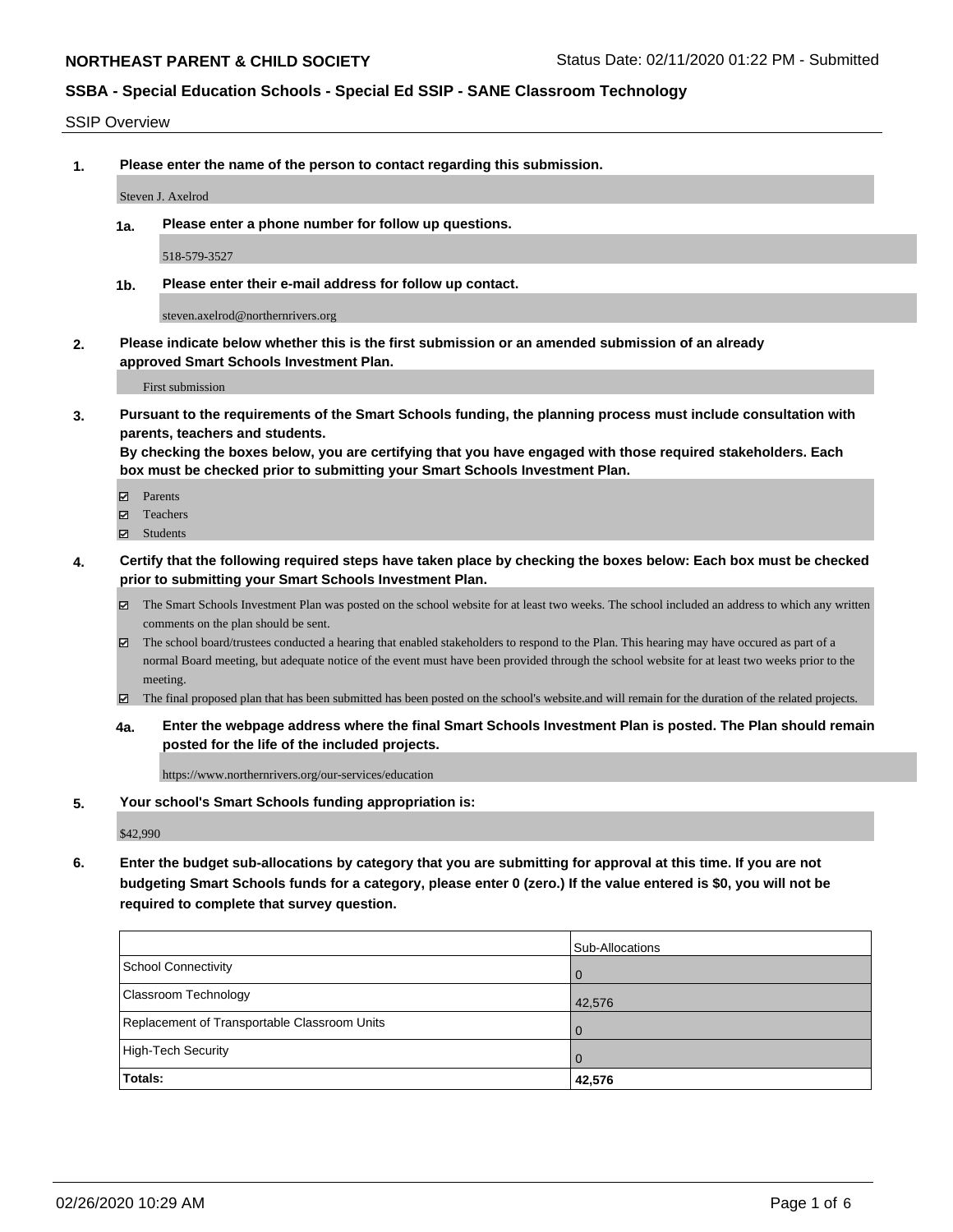School Connectivity

**1. Describe how you intend to use Smart Schools funds for high-speed broadband and/or wireless connectivity projects in school buildings.**

(No Response)

**2. Describe how the school plans to use digital connectivity and technology to improve teaching and learning.**

(No Response)

**3. Does your School Connectivity project require new construction or substantially altered space and result in capitalized cost in excess of \$100,000?**

(No Response)

**4. If you are submitting an allocation for School Connectivity complete this table. Note that the calculated Total at the bottom of the table must equal the Total allocation for this category that you entered in the SSIP Overview overall budget.** 

|                                            | Sub-Allocation |
|--------------------------------------------|----------------|
| Network/Access Costs                       | (No Response)  |
| Outside Plant Costs                        | (No Response)  |
| School Internal Connections and Components | (No Response)  |
| <b>Professional Services</b>               | (No Response)  |
| Testing                                    | (No Response)  |
| Other Upfront Costs                        | (No Response)  |
| <b>Other Costs</b>                         | (No Response)  |
| Totals:                                    | 0              |

**5. Please detail the type, quantity, per unit cost and total cost of the eligible items under each sub-category. This is especially important for any expenditures listed under the "Other" category. All expenditures must be eligible for tax-exempt financing to be reimbursed with Smart Schools funds. Sufficient detail must be provided so that we can verify this is the case. If you have any questions, please contact us directly through smartschools@nysed.gov. Add rows under each sub-category for additional items, as needed.**

| each type.<br>(No Response)      | (No Response)          | (No Response) | (No Response) | (No Response)     |
|----------------------------------|------------------------|---------------|---------------|-------------------|
|                                  |                        |               |               |                   |
| Repeat to add another item under |                        |               |               |                   |
| ∣type.                           |                        |               |               |                   |
| Select the allowable expenditure | I Item to be purchased | Quantity      | Cost per Item | <b>Total Cost</b> |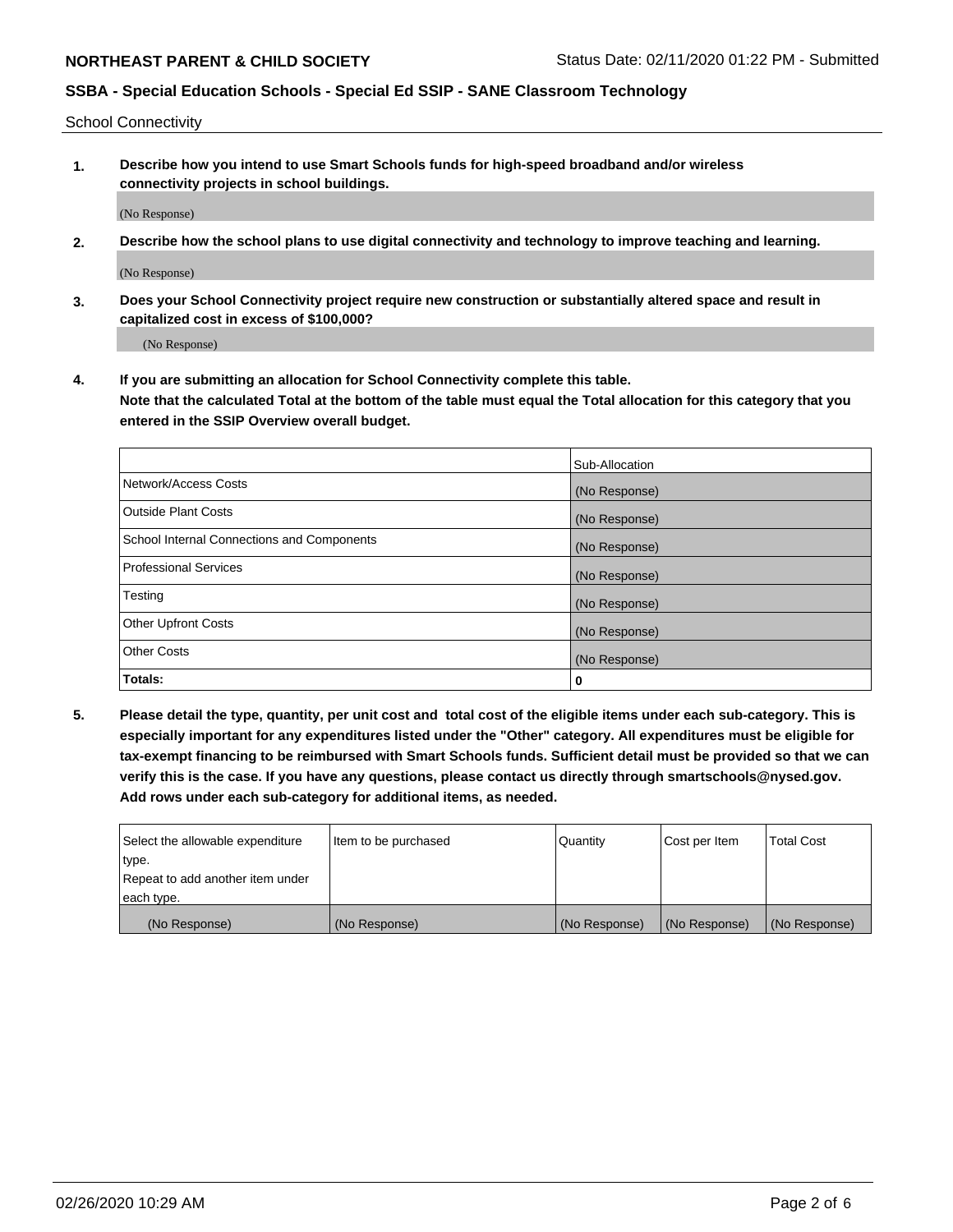Classroom Learning Technology Equipment (Devices)

### **1. Describe the devices you intend to purchase and their compatibility with existing or planned platforms or systems.**

We plan to use Smart School funds to purchase 48 HP ProDesk 400 G4 Desktop Mini personal computers running on Windows 10 operating system. The new personal computers will be deployed in the library, classrooms and administrative areas to deliver higher levels of performance, reliability, and security. The personal computers will provide students, teachers and staff with the capability to access educational information systems (e.g. SchoolTool, IEP Direct, Read Universal, i-Ready Math), Microsoft Office 365 and other Internet-based educational resources. The new computers are fully compatible with the existing computing and networking infrastructure deployed at the school.

### **2. Describe how the proposed technology purchases will improve teaching and learning inside or outside of the classroom.**

A computer is a crucial component of student academic success and offers a unique platform to gain the most up-to-date information and to analyze the use of that information for school projects. For students to thrive in a world enabled by information technology, we must give them the skills to make sense of and use the information that engulfs them. They need to know how to learn new skills as quickly as technology creates new challenges. Similarly, it could also be said for teachers, administrators, and other school staff; that for them to thrive in a technological world they also need the appropriate tools to do their jobs most effectively. They use technology to communicate with students, parents, and other stakeholders; analyze and collect data; enhance teaching methods to improve student academic performance; and to inform the schools' long-term strategic planning efforts. Yet, our existing personal computers are 4-5 years old and experience frequent performance and reliability issues. In addition, they are running the Microsoft Windows 7 operating system which will be designated end-of-life by Microsoft in January 2020. Students, teachers, and staff all need dependable and up-to-date tools. New PCs will be of benefit all school stakeholders.

**3. To ensure the sustainability of technology purchases made with Smart Schools funds, schools must have a plan to maintain and support technology purchases reimbursed with Smart Schools funds. This sustainability plan should support recurring costs of use that are ineligible for Smart Schools funding such as device maintenance, technical support, Internet and wireless fees, maintenance of hotspots, staff professional development, building maintenance and the replacement of incidental items.**

By checking this box, you certify that the school has a sustainability plan as described above.

**4. Schools must ensure that devices purchased with Smart Schools funds will be distributed, prepared for use, maintained and supported appropriately. Schools must maintain detailed device inventories in accordance with generally accepted accounting principles.**

 $\boxtimes$  By checking this box, you certify that the school has a distribution and inventory management plan and system in place.

**5. Schools must contact the SUNY/CUNY teacher preparation program that supplies the largest number of its new teachers to request advice on innovative uses and best practices at the intersection of pedagogy and educational technology.**

By checking this box, you certify that you have contacted the SUNY/CUNY teacher preparation program that supplies the largest number of your new teachers to request advice on these issues.

**5a. Please enter the name of the SUNY or CUNY Institution that you contacted.**

University at Albany

**5b. Enter the primary Institution phone number.**

518-442-988

**5c. Enter the name of the contact person with whom you consulted and/or will be collaborating with on innovative uses of technology and best practices.**

Christine Smith

**6. If you are submitting an allocation for Classroom Educational Technology, complete this table.**

**Note that the calculated Total at the bottom of the table must equal the Total allocation for this category that you entered in the SSIP Overview overall budget.**

|                         | Sub-Allocation |
|-------------------------|----------------|
| Interactive Whiteboards |                |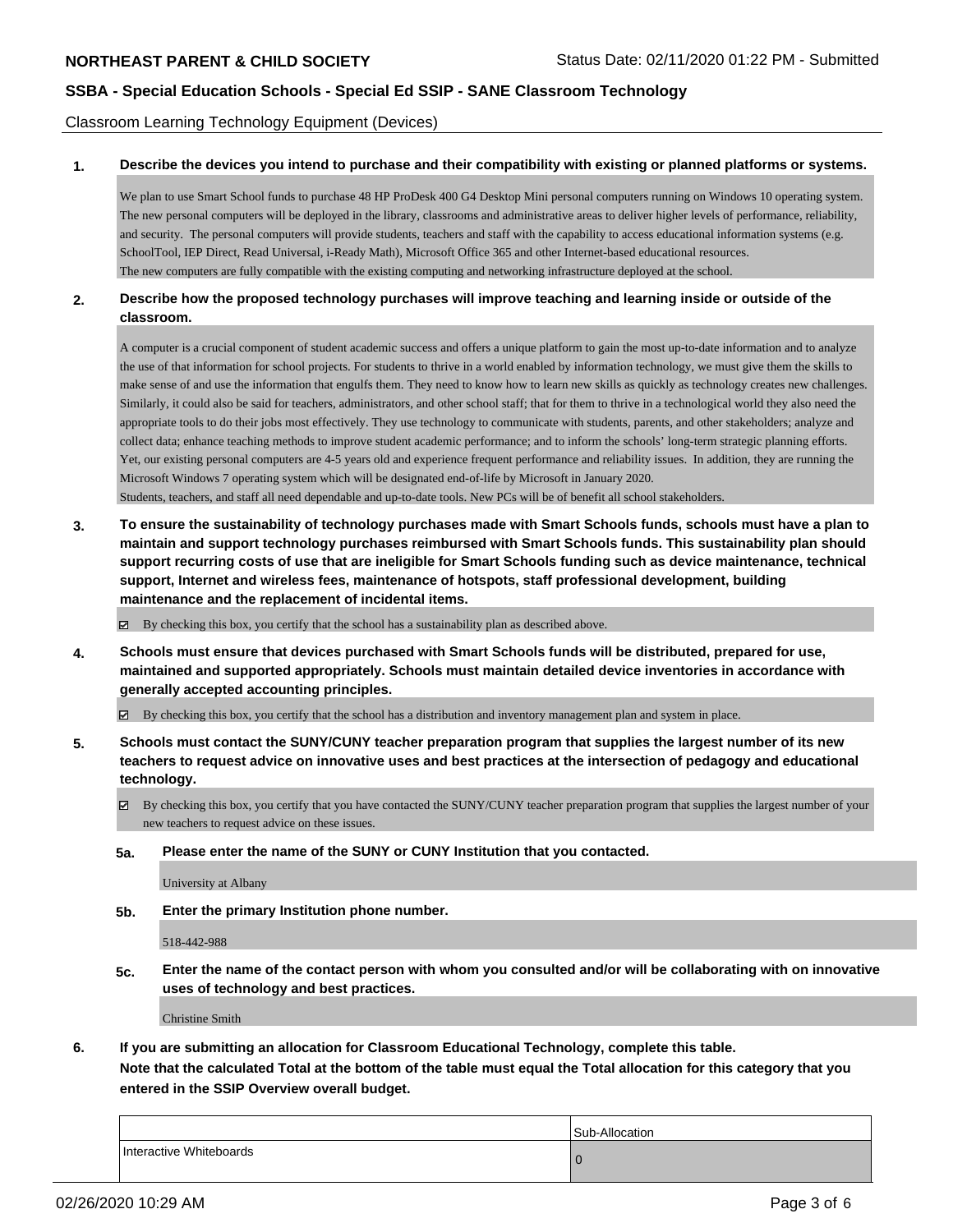Classroom Learning Technology Equipment (Devices)

|                          | Sub-Allocation |
|--------------------------|----------------|
| Computer Servers         | l O            |
| <b>Desktop Computers</b> | 42,576         |
| Laptop Computers         | l O            |
| <b>Tablet Computers</b>  | l 0            |
| <b>Other Costs</b>       | (No Response)  |
| Totals:                  | 42,576         |

**7. Please detail the type, quantity, per unit cost and total cost of the eligible items under each sub-category. This is especially important for any expenditures listed under the "Other" category. All expenditures must be capital bond eligible to be reimbursed with Smart Schools funds. If you have any questions, please contact us directly through smartschools@nysed.gov.**

**Add rows under each sub-category for additional items, as needed.**

| Select the allowable expenditure | Item to be purchased                       | Quantity | Cost per Item | <b>Total Cost</b> |
|----------------------------------|--------------------------------------------|----------|---------------|-------------------|
| type.                            |                                            |          |               |                   |
| Repeat to add another item under |                                            |          |               |                   |
| each type.                       |                                            |          |               |                   |
| <b>Desktop Computers</b>         | HP ProDeak 400 G4 Desktop Mini PC          | 48       | 692           | 33,216            |
| <b>Desktop Computers</b>         | HP E243m 23.8                              | 48       | 163           | 7,824             |
| <b>Desktop Computers</b>         | <b>HP PC Mounting Bracket for Monitors</b> | 48       | -32           | 1,536             |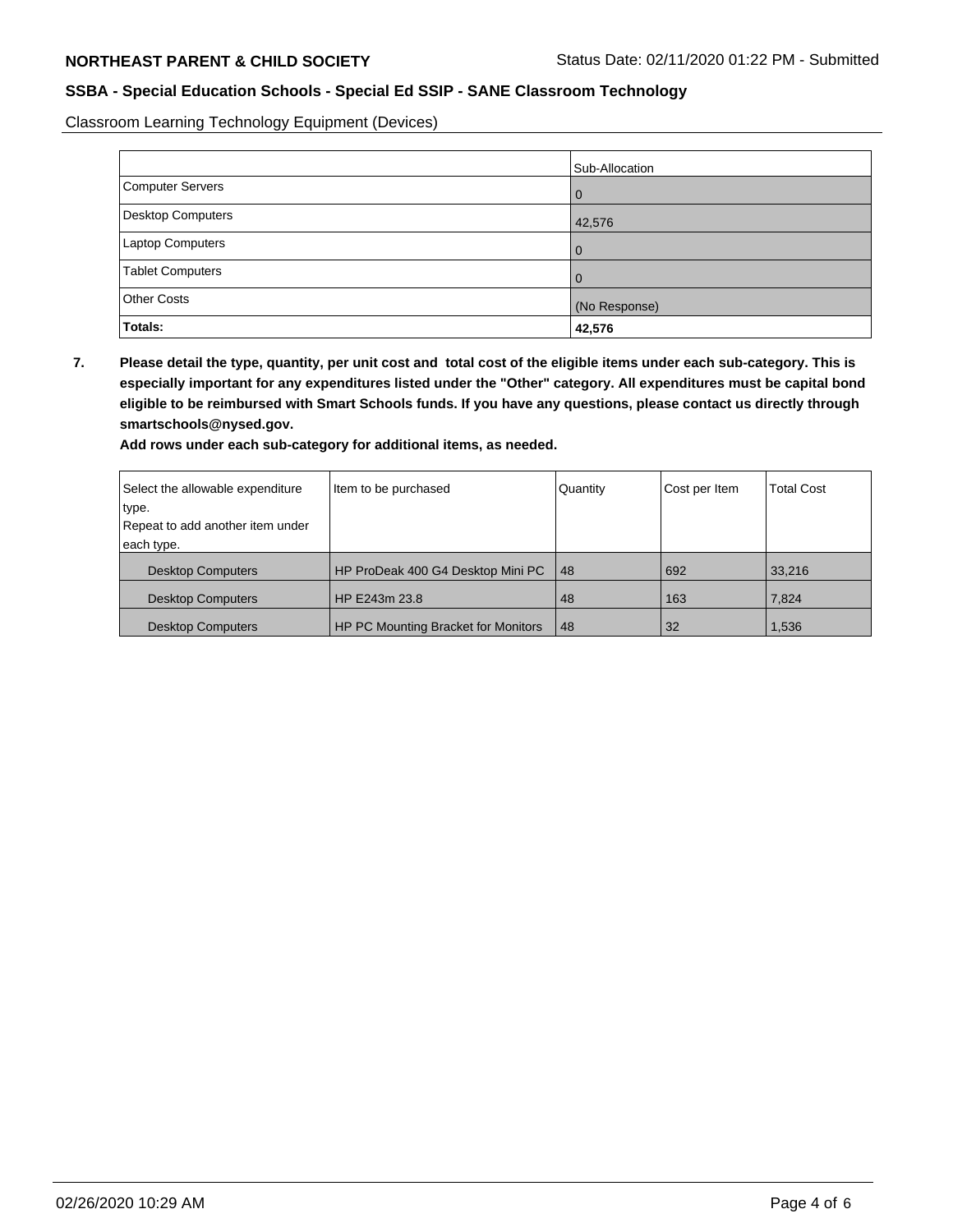Replace/Modernize Transportable Classrooms

**1. Describe the school's plan to construct, enhance or modernize education facilities to provide high-quality instructional space by replacing transportable classrooms.**

(No Response)

**2. Does your Classroom Trailer project require new construction or substantially altered space and result in capitalized cost in excess of \$100,000?**

(No Response)

**3. If you have made an allocation for Replace Transportable Classrooms, complete this table. Note that the calculated Total at the bottom of the table must equal the Total allocation for this category that you entered in the SSIP Overview overall budget.**

|                                                | Sub-Allocation |
|------------------------------------------------|----------------|
| Construct New Instructional Space              | (No Response)  |
| Enhance/Modernize Existing Instructional Space | (No Response)  |
| Other Costs                                    | (No Response)  |
| Totals:                                        | 0              |

**4. Please detail the type, quantity, per unit cost and total cost of the eligible items under each sub-category. This is especially important for any expenditures listed under the "Other" category. All expenditures must be capital bond eligible to be reimbursed with Smart Schools funds. If you have any questions, please contact us directly through smartschools@nysed.gov.**

**Add rows under each sub-category for additional items, as needed.**

| Select the allowable expenditure | Item to be purchased | Quantity      | Cost per Item | <b>Total Cost</b> |
|----------------------------------|----------------------|---------------|---------------|-------------------|
| 'type.                           |                      |               |               |                   |
| Repeat to add another item under |                      |               |               |                   |
| each type.                       |                      |               |               |                   |
| (No Response)                    | (No Response)        | (No Response) | (No Response) | (No Response)     |